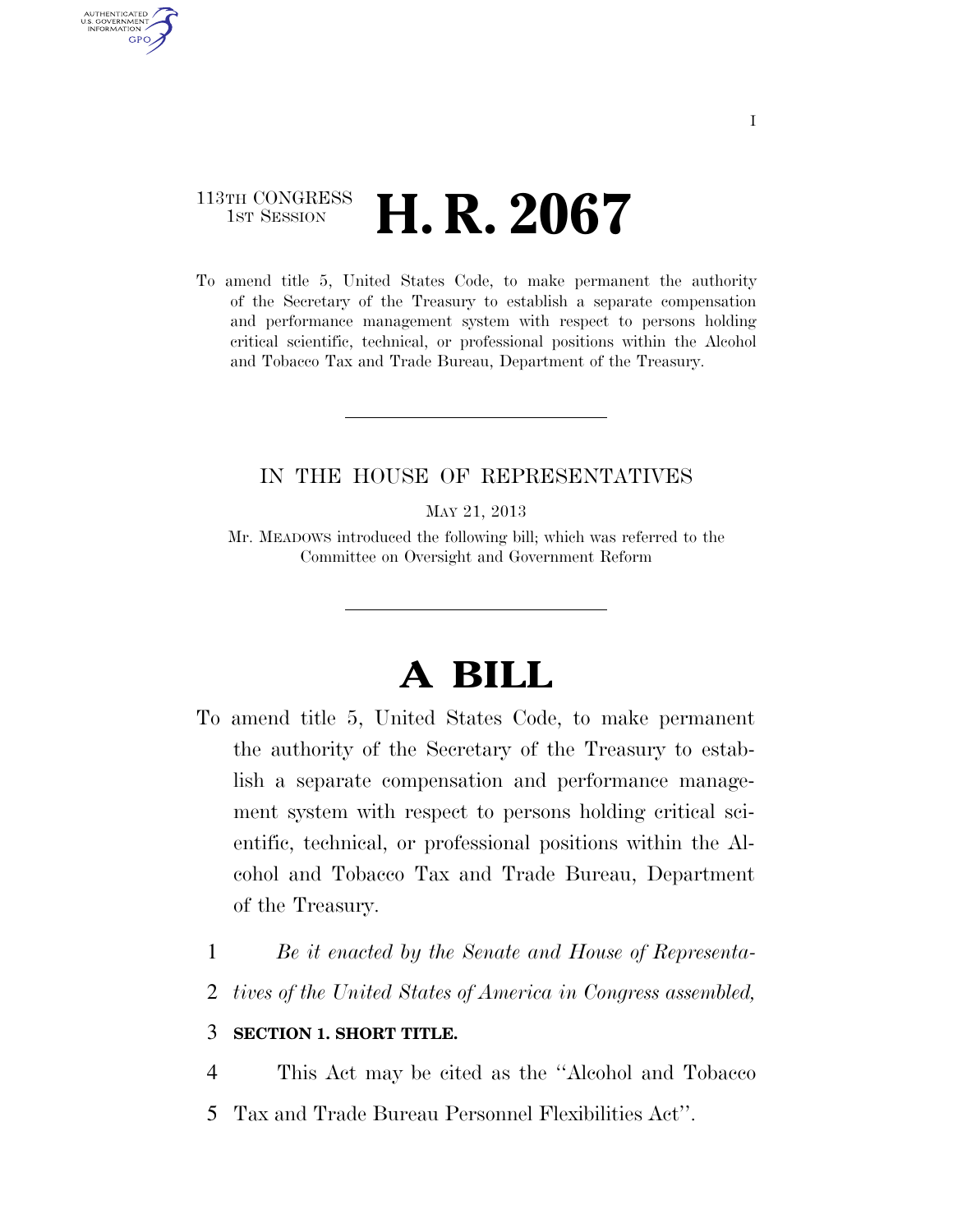### **SEC. 2. ALCOHOL AND TOBACCO TAX AND TRADE BUREAU.**

(a) IN GENERAL.—Subpart I of part III of title 5,

 United States Code, is amended by inserting after chapter 95 the following:

## **''CHAPTER 96—ALCOHOL AND TOBACCO TAX AND TRADE BUREAU**

''9601. Definitions; applicability. ''9602. Compensation and performance management system.

### **''§ 9601. Definitions; applicability**

8 "(a) DEFINITIONS.—For purposes of this chapter— 9 ''(1) the term 'Secretary' means the Secretary of the Treasury;

11  $\frac{1}{2}$  the term 'Bureau' means the Alcohol and Tobacco Tax and Trade Bureau, Department of the Treasury; and

14  $(3)$  the terms 'senior executive' and 'Senior Executive Service position' have the respective mean-16 ings given them in section  $3132(a)$ .

 ''(b) APPLICABILITY.—A compensation and perform- ance management system established under section 9602 shall not cover, and nothing in any such system shall be considered to apply with respect to, a senior executive or a Senior Executive Service position.

### **''§ 9602. Compensation and performance management**

### **system**

24 "(a) ESTABLISHMENT.—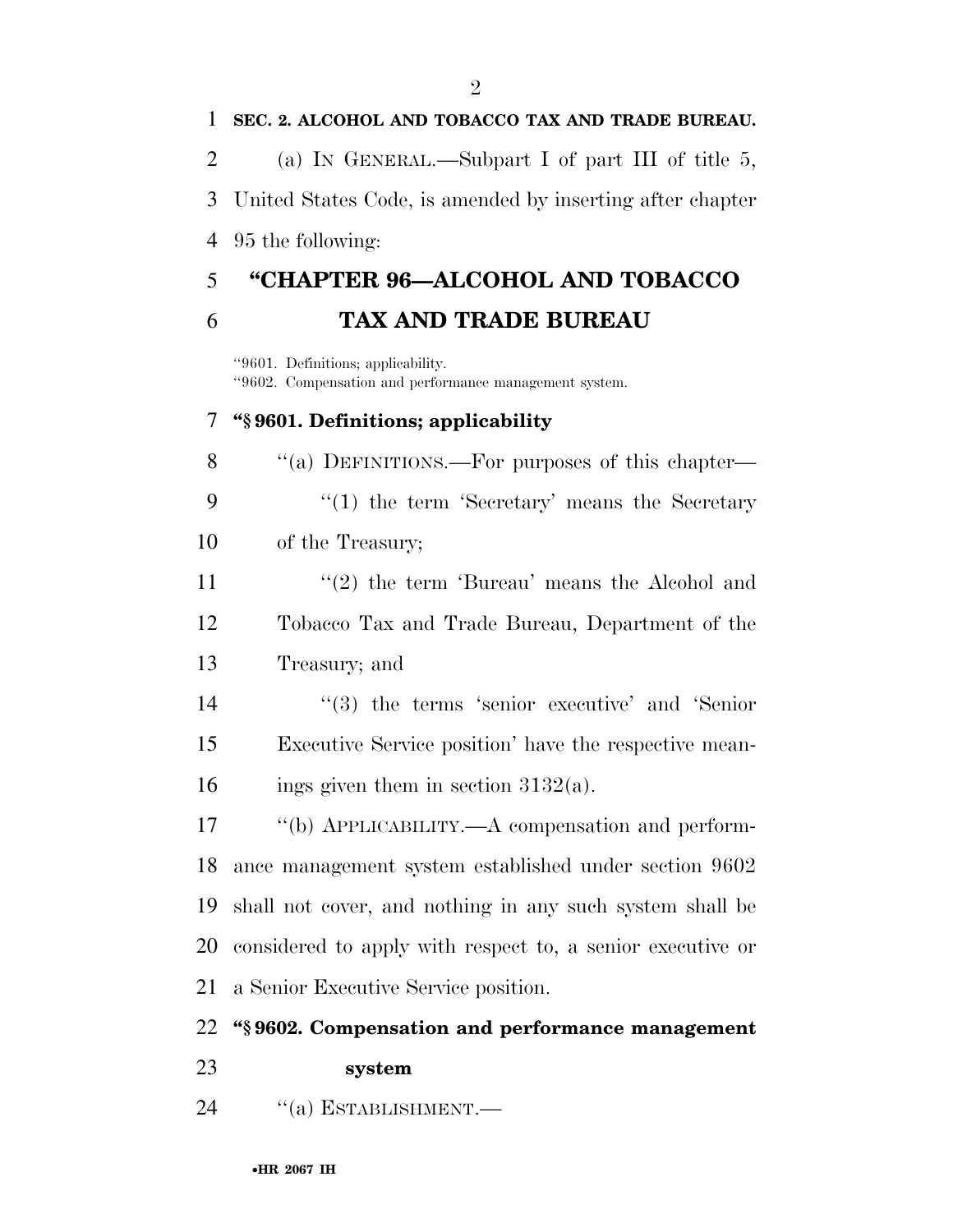| $\mathbf{1}$   | " $(1)$ IN GENERAL.—The Secretary shall estab-          |
|----------------|---------------------------------------------------------|
| $\overline{2}$ | lish a system, applying such criteria and procedures    |
| 3              | as the Secretary considers appropriate, which shall     |
| $\overline{4}$ | govern the compensation and performance manage-         |
| 5              | ment of any number of employees holding critical        |
| 6              | scientific, technical, or professional positions in the |
| 7              | Bureau.                                                 |
| 8              | "(2) $\text{AUTHORITY}$ .—Subject to the provisions of  |
| 9              | this chapter—                                           |
| 10             | $\lq\lq$ the establishment of a compensation            |
| 11             | and performance management system under                 |
| 12             | this section shall not be limited by any lack of        |
| 13             | specific authority under this title to take the ac-     |
| 14             | tion contemplated, or by any provision of this          |
| 15             | title or any rule or regulation prescribed under        |
| 16             | this title which is inconsistent with the action;       |
| 17             | and                                                     |
| 18             | "(B) the total number of positions covered              |
| 19             | by the system or systems established under au-          |
| 20             | thority of this section (determined on a full-          |
| 21             | time equivalent basis) may not at any time ex-          |
| 22             | ceed the number equal to 50 percent of the              |
| 23             | total number of positions within the Bureau (so         |
| 24             | determined).                                            |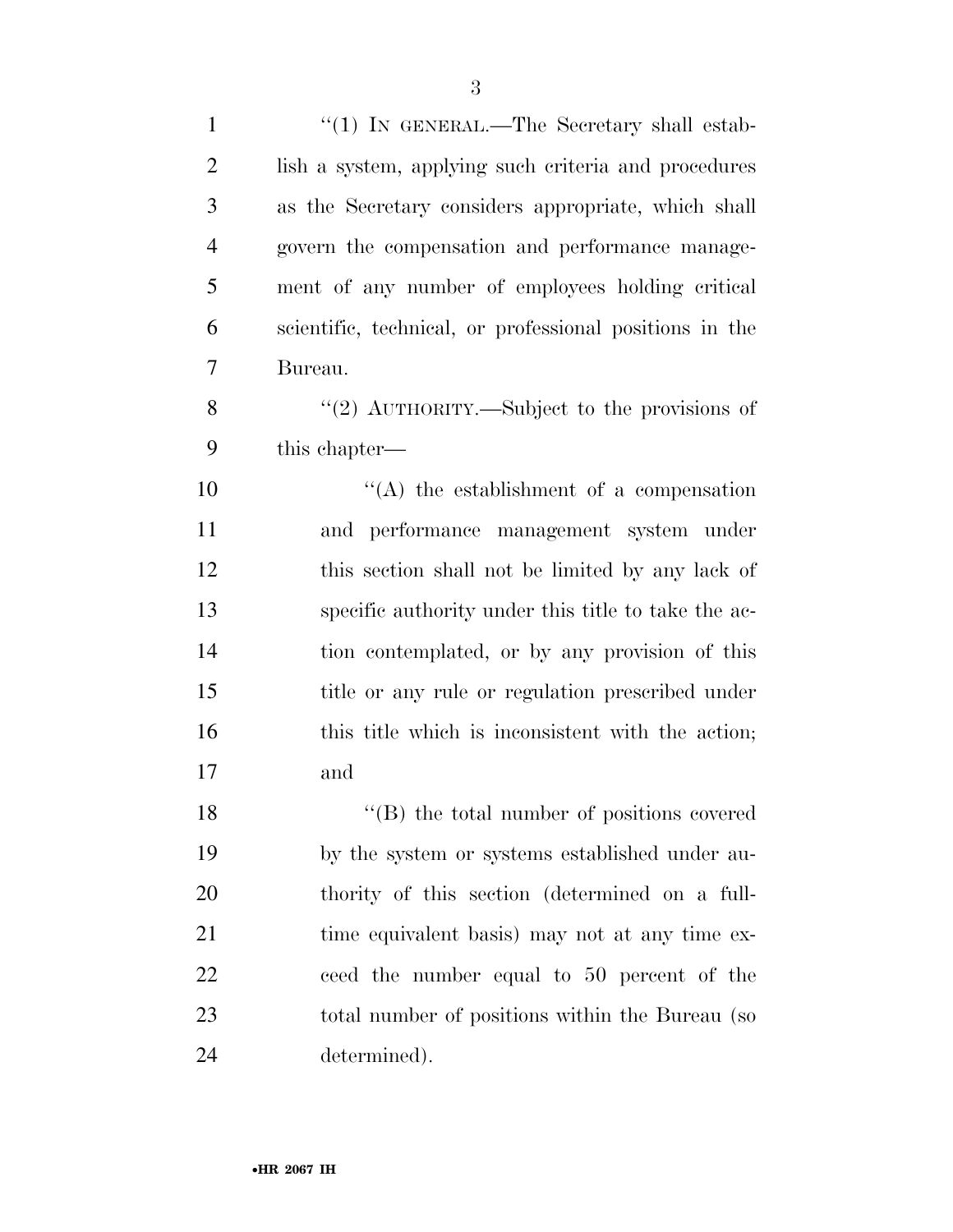1 "(3) CONSULTATION.—The Secretary shall con- sult with the Director of the Office of Personnel Management in the exercise of any authority under this section.

 ''(b) NONWAIVABLE PROVISIONS; COLLABORA- TION.—A compensation and performance management system established under this section—

8 ''(1) may not provide for a waiver of any provi- sion of law, rule, or regulation identified in section 4703(c); and

11  $\frac{1}{2}$  shall be established and implemented in a manner consistent with subsections (f) and (g) of section 4703.

 ''(c) LIMITATIONS ON COMPENSATION.—Except as otherwise provided by law—

 $\frac{16}{10}$  no employee compensated under a system established under this section may be paid at a rate of basic pay in excess of the rate payable for level III of the Executive Schedule under section 5314; and

 $\frac{1}{2}$   $\frac{1}{2}$  total payments made to employees under a system so established shall be subject to any limita- tion on payments under section 5307, to the same extent and in the same manner as would apply in the case of employees paid under section 5376.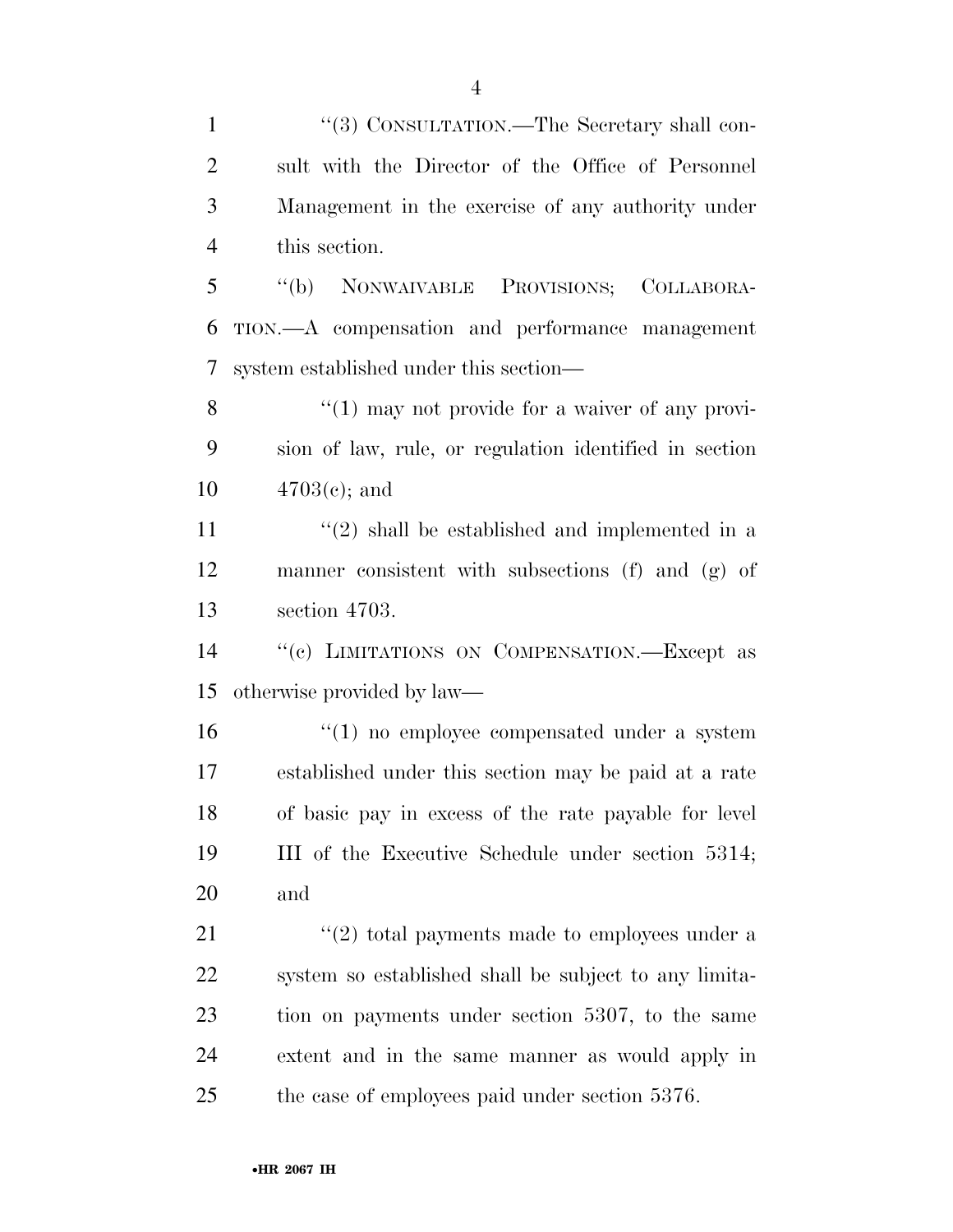''(d) LEVELS OF PERFORMANCE.—A system estab- lished under this section shall have not less than 2 levels of performance above a retention standard.

 ''(e) DISCLOSURE OF INFORMATION.—The Secretary of the Treasury, on request of the Director of the Office of Personnel Management, shall furnish information relat- ing to the operation of any compensation and performance management system established under this section.''.

 (b) COMPLIANCE USING A PREEXISTING SYSTEM.— Nothing in this Act shall be considered to require that the Secretary of the Treasury discontinue any compensation and performance management system, originally imple- mented as a demonstration project, or postpone any plans to modify any such system, so long as such system (as so implemented or modified) satisfies the requirements of chapter 96 of title 5, United States Code, as amended by this Act.

 (c) CLERICAL AMENDMENT.—The analysis for part III of title 5, United States Code, is amended by inserting after the item relating to chapter 95 the following:

''96. Alcohol and Tobacco Tax and Trade Bureau .................................. 9601''.

**SEC. 3. STUDY.** 

•**HR 2067 IH** (a) IN GENERAL.—Not later than 1 year after the date of the establishment of a compensation and perform- ance management system under section 9602 of title 5, United States Code, as amended by this Act (or, in any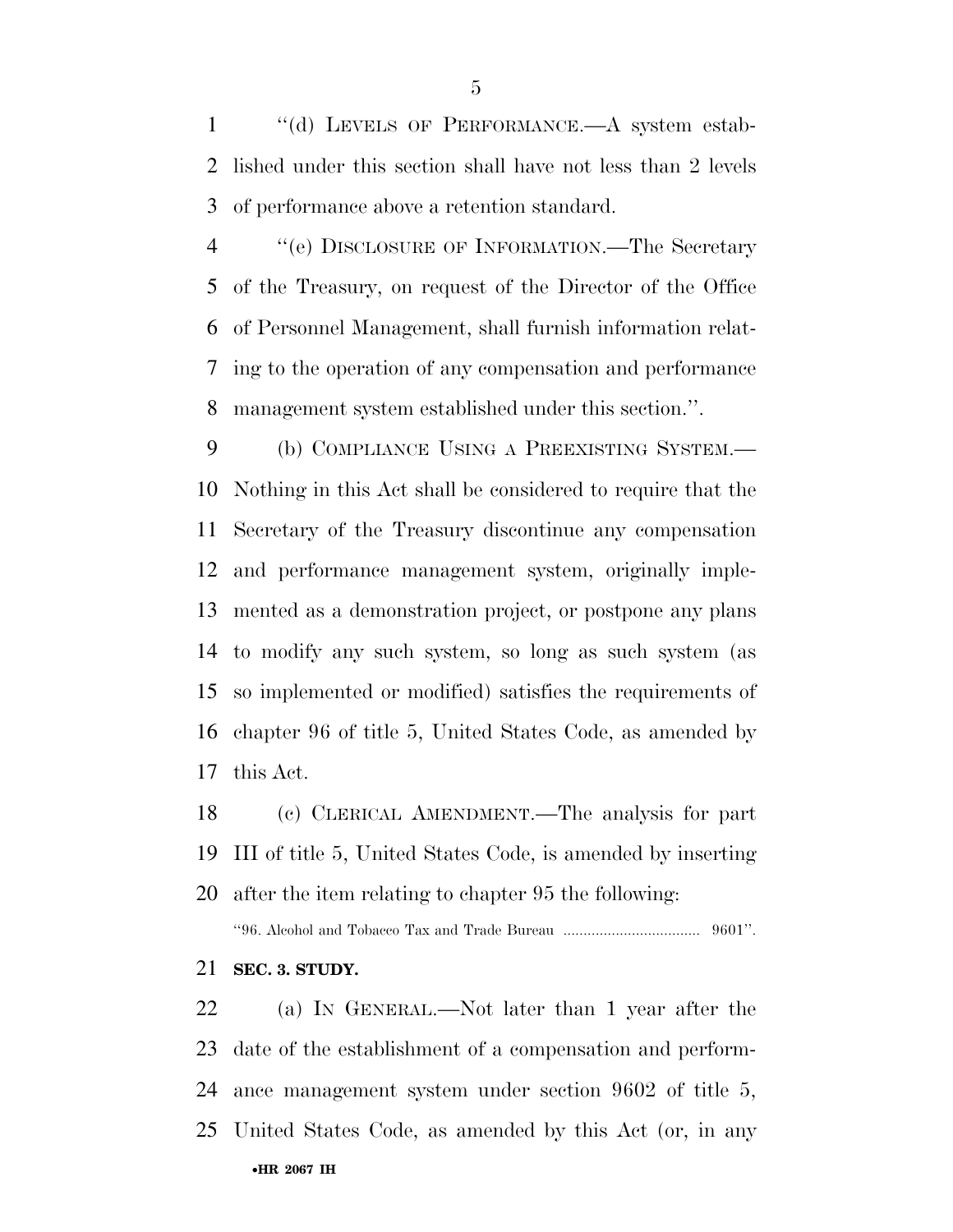circumstance described in section 2(b), after the earliest date, on or after the date of the enactment of this Act, as of which a system satisfying the requirements of chap- ter 96 of such title, as so amended, is in operation) the Government Accountability Office shall submit to the ap-propriate committees of Congress a report on—

### (1) the operation of such system; and

 (2) the operation of ongoing demonstration projects, whether under section 4703 of title 5, United States Code, or other authority, testing the use of a pay and classification system different from the system set forth in chapter 51 and subchapter III of chapter 53 of such title 5 (relating to the Gen-eral Schedule).

 The report shall, with respect to each system covered by such report, include an assessment of the overall effective- ness of such system (particularly as compared to the sys- tem which is based on the General Schedule) and rec- ommendations for any legislation or administrative action which the Government Accountability Office considers ap-propriate.

 (b) APPROPRIATE COMMITTEES OF CONGRESS.—For purposes of this section, the term ''appropriate committees of Congress'' means